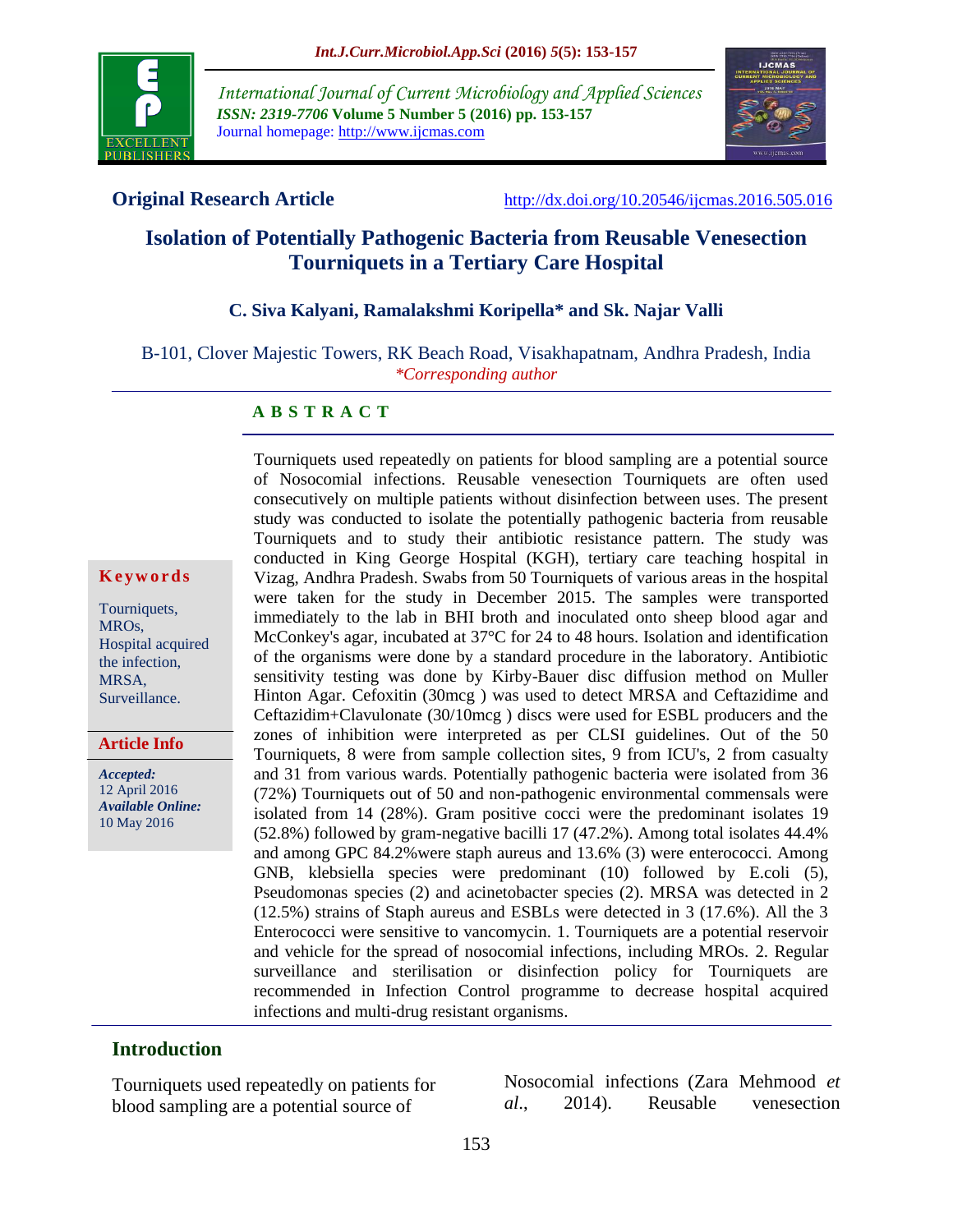Tourniquets are often used consecutively on multiple patients without disinfection between uses. Hospital infection control policies attempt to minimise cross transmission of Multi-Resistant Organisms (MROs), which include Methicillin-Resistant Staphylococcus aureus (MRSA), Vancomycin-Resistant Enterococci (VRE), and Enterobacteriaceae harbouring transmissible Extended-spectrum betalactamases( ESBLs) and Metallo-betalactamases (MBLs). (Angle N Pinto *et al*., 2011) Surfaces such as keyboards, (Simmons, 2006) stethoscopes, (Marinella *et al*., 1997; Bernard *et al*., 1999; Varghese *et al*., 1999; Kennedy *et al*., 2003) ties, (Dixon, 2000; Ditchburn, 2006; Day, 2006; Biljan *et al*., 1993; Steinlechner *et al*.,) 2002 lanyards, and Tourniquets, have the potential to act as fomites and can harbour pathogenic microorganisms. The present study was conducted to isolate the potentially pathogenic bacteria from reusable Tourniquets and to study their antibiotic resistance pattern.

## **Materials and Methods**

The study was conducted in KGH, tertiary care teaching hospital in Vizag, Andhra Pradesh. Swabs from 50 Tourniquets of various areas in the hospital were taken for the study in December 2015. To obtain the samples swab sticks moistened with sterile saline were rotated over both sides of the Tourniquets at the distal and proximal ends which are most frequently touched by contaminated fingers. The samples were transported immediately to the lab in BHI broth and inoculated onto sheep blood agar and McConkey's agar incubated at 37°C for 24 to 48 hours, Isolation and identification of the organisms were done by a standard procedure in the laboratory. Antibiotic sensitivity testing was done by Kirby-Bauer disc diffusion method on Muller Hinton

Agar. Cefoxitin disc (30mcg ) was used to detect MRSA and Ceftazidime(30mcg) and Ceftazidim+Clavulonate (30/10mcg ) discs were used for ESBL producers and the zones of inhibition were interpreted as per CLSI guidelines

#### **Results and Discussion**

Out of the 50 Tourniquets, 8 were from sample collection sites, 9 from ICU's, 2 from casualty and 31 from various wards (Table 1).

Potentially pathogenic bacteria were isolated from 36 (72%) Tourniquets out of 50 and non-pathogenic environmental commensals were isolated from 14 (28%). Gram positive cocci were the predominant isolates 19 (52.8%) followed by gram-negative bacilli 17 (47.2%). Among total isolates 44.4% and among GPC 84.2%were *Staph aureus* and 13.6% (3) were Enterococci.

Among GNB Klebsiella species were predominant - 10 (27.8%), followed by E.coli - 5 (13.9%), Pseudomonas species - 2 (13.6%) and Acinetobacter species - 2 (13.6%). (Table 2).

MRSA was detected in 2 (12.5%) strains of *Staph aureus* and ESBLs were detected in 3 (17.6%). All the 3 Enterococci were sensitive to vancomycin. The two MRSA strains isolated were, one from ICU and one from the ward. Out of the three ESBL strains, two were isolated from ICUs and one from the ward.

Many Tourniquets had mixed pathogenic and non-pathogenic bacterial growth.

After sterilisation by autoclave for the Tourniquets which are autoclavable and disinfecting other Tourniquets with 70% alcohol, the swabs were collected and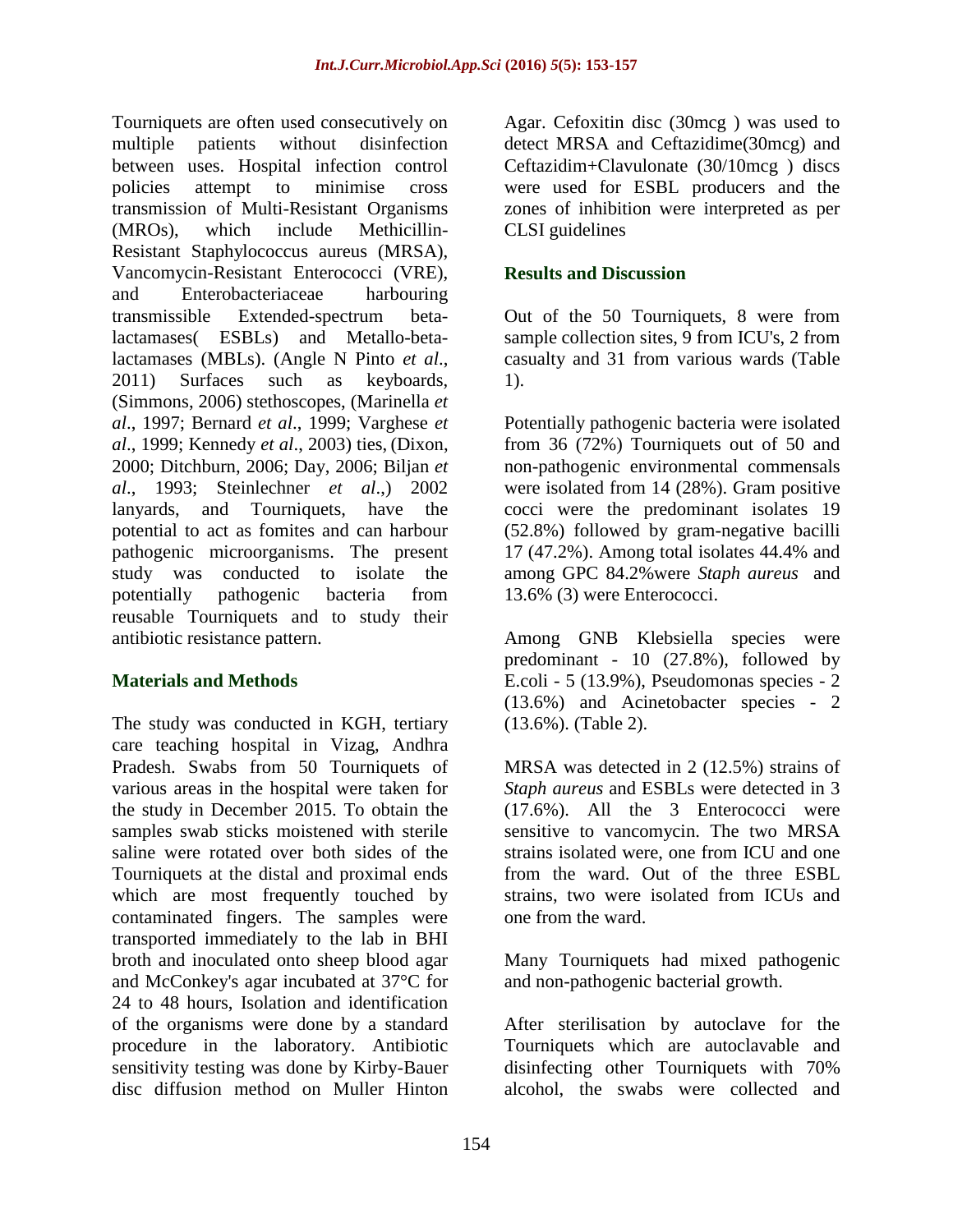processed for culture. All the swabs were sterile, as there was no growth.

Tourniquets are often used consecutively on multiple patients, regardless of their infective status and with no disinfection between uses, although the WHO, the National Association of Phlebotomists in England and Australian Healthcare

guidelines (National Health and Medical Research Council, 2010) recommended that Tourniquets and other non-critical items be cleaned between uses. Numerous studies have indicated reusable venesection Tourniquets as a potential source of significant bacterial colonisation and MROs. (Pinto *et al*., 2011; Elhassan *et al*., 2012)

| S.No  | Area                           | No of Tourniquets |
|-------|--------------------------------|-------------------|
|       | <b>Sample Collection Sites</b> |                   |
|       | <b>ICU's</b>                   |                   |
|       | Wards                          |                   |
|       | Casualty                       |                   |
| Total |                                |                   |

#### **Table.1** Tourniquet Collection Data

| S.No | Tourniquets<br>collected        | Wards | Sample<br>Collection | <b>ICUs</b>   | Casualty | Total          |
|------|---------------------------------|-------|----------------------|---------------|----------|----------------|
|      |                                 | 31    |                      | Q             |          | 50             |
|      | Micrococci +bacillus<br>species | 5     |                      |               |          | 6              |
| 2.   | <b>CONS</b>                     | 4     | ↑                    | $\mathcal{D}$ |          | 8              |
| 3.   | Staph aureus                    | 10    | 2                    |               |          | 16             |
| 4.   | Enterococci                     | 3     |                      |               |          |                |
| 5.   | Klebsiella spp                  |       | ∍                    | ↑             |          | q              |
| 6.   | E.coli                          | っ     |                      |               |          |                |
|      | Pseudomonas spp                 | ↑     |                      |               |          | $\mathfrak{D}$ |
| 8.   | Acinetobacter spp               |       |                      |               |          |                |

#### **Table.2** Microbial Colonisation of Tourniquets

In the present study 36 (72%) Tourniquets showed bacterial growth which correlates with Angle N Pinto *et al* who reported 61%. *Staph aureus* was the predominant isolate (44.4%) which correlates with Zara Mehmood *et al* who reported 43%. In the present study, GNB were isolated in 47.2% which correlates with Angle N Pinto *et al* who reported 44.5%. MRSA was isolated in 12.5% which correlates Zara Mehmood *et al* who reported 18.2% of MRSA. ESBLs were isolated in 17.6% in the present study whereas Angle N Pinto *et al* reported around 5%.

In conclusion, tourniquets are a potential reservoir and vehicle for the spread of nosocomial infections, including MROs. Regular surveillance and sterilisation or disinfection policy for Tourniquets are recommended in Infection Control programme to decrease hospital acquired infections and multi-drug resistant organisms.

## **References**

Zara Mehmood, Syed Muhammad Mubeen, Muhammad Shehzad Afzal, Zainab Hussain, Potential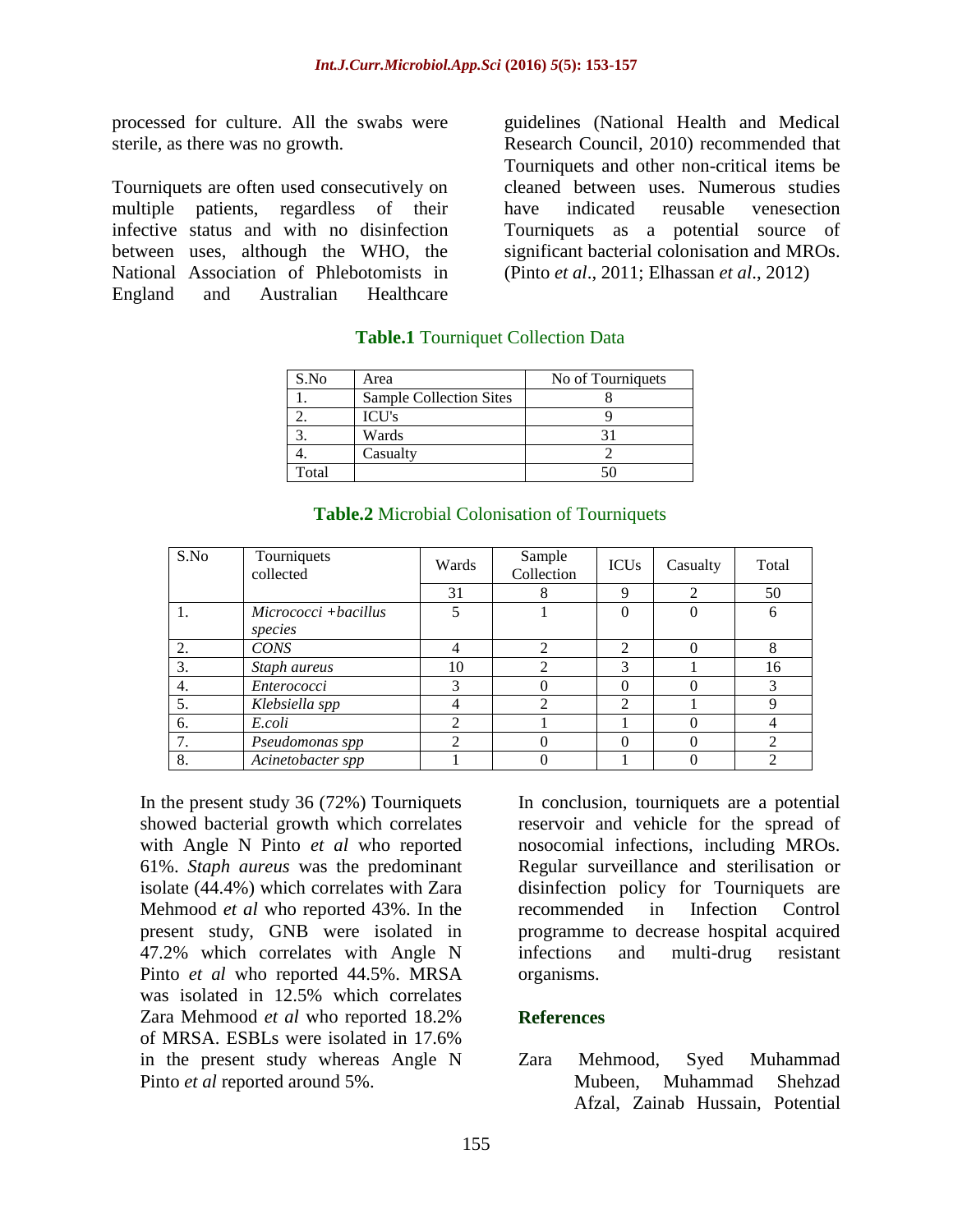Risk of Cross-Infection by Tourniquets: A Need for Effective ControlPractices in Pakistan, *Int. J. Prev. Med.,* 5(9): 1119–1124.

- Angle, N., Pinto, Phan, T., Sala, G., Cheong, E.Y., Siarakas, S., Gottlieb, T. 2011. Reusable venesection tourniquets: a potential transmission of multiresistant organisms. the source of the hospital, *Med. J. Aust.,* 195(5): 276-9.
- Fellowes, C., Kerstein, R., Clark, J., Azadian, B.S. 2006. MRSA on tourniquets and keyboards. *J. Hosp. Infect.,* 64: 86-88.
- Simmons, N. 2006. Computer keyboards and the spread of MRSA. *J. Hosp. Infect.,* 64: 88.
- Marinella, M.A., Pierson, C., Chenoweth, C. 1997. The stethoscope. A potential source of nosocomial infection? *Arch. Intern. Med.,* 157: 786-790.
- Bernard, L., Kereveur, A., Durand, D., *et al*. 1999. Bacterial contamination of hospital physicians' stethoscopes. *Infect. Control Hosp. Epidemiol.,* 20: 626-628.
- Varghese, D., Patel, H. 1999. Hand washing. Stethoscopes and white coats are sources of nosocomial infection. *BMJ,* 319: 519.
- Kennedy, K.J., Dreimanis, D.E., Beckingham, W.D., Bowden, F.J. 2003. *Staphylococcus aureus* and stethoscopes [letter]. *Med. J. Aust.,* 178: 468.
- Dixon, M. 2000. Neckties as vectors for nosocomial infection. *Intensive Care Med.,* 26: 250.
- Ditchburn, I. 2006. Should doctors wear ties? *J. Hosp. Infect.,* 63: 227-228.
- Day, M. 2006. Doctors are told to ditch "disease spreading" neckties [news]. *BMJ,* 332: 442.
- Biljan, M.M., Hart, C.A., Sunderland, D., *et al*. 1997. Multicentre randomised double-blind crossover trial on contamination of conventional ties and bow ties in routine obstetric and gynaecological practice. *BMJ*, 307: 1582-1584.
- Steinlechner, C., Wilding, G., Cumberland, N. 2002. Microbes on ties: do they correlate with wound infection? *Bull. R. Coll. Surg. Engl.,* 84: 307-309.
- Kotsanas, D., Scott, C., Gillespie, E.E., *et al*. 2008. What's hanging around your neck? Pathogenic bacteria on identity badges and lanyards. *Med. J. Aust.,* 188: 5-8.
- Golder, M., Chan, C.L.H., O'Shea, S., *et al*. 2000. Potential risk of crossinfection during peripheral venous access by contamination of tourniquets. *Lancet,* 355: 44.
- Berman, D.S., Schaefler, S., Simberkoff, M.S., Rahal, J.J. 1986. Tourniquets and nosocomial methicillinresistant *Staphylococcus aureus* infections. *N. Engl. J. Med.,* 315: 514-515.
- Ahmed, S.M., Ahmad, R., Case, R., Spencer, R.F. 2009. A study of microbial colonisation of orthopaedic tourniquets. *Ann. R. Coll. Surg. Engl.,* 91: 131-134.
- World Health Organization. Geneva: World Health Organization; 2010. [Last accessed on 2013 Feb 02]. WHO Guidelines on Drawing Blood: Best Practices in Phlebotomy. Available from: http://www.whqlibdoc.who.int/pub lications/2010/9789241599221\_en g.pdf .
- Pratt, R.J., Pellowe, C., Loveday, H.P., Robinson, N., Smith, G.W., Barrett, S., *et al*. 2001. The epic